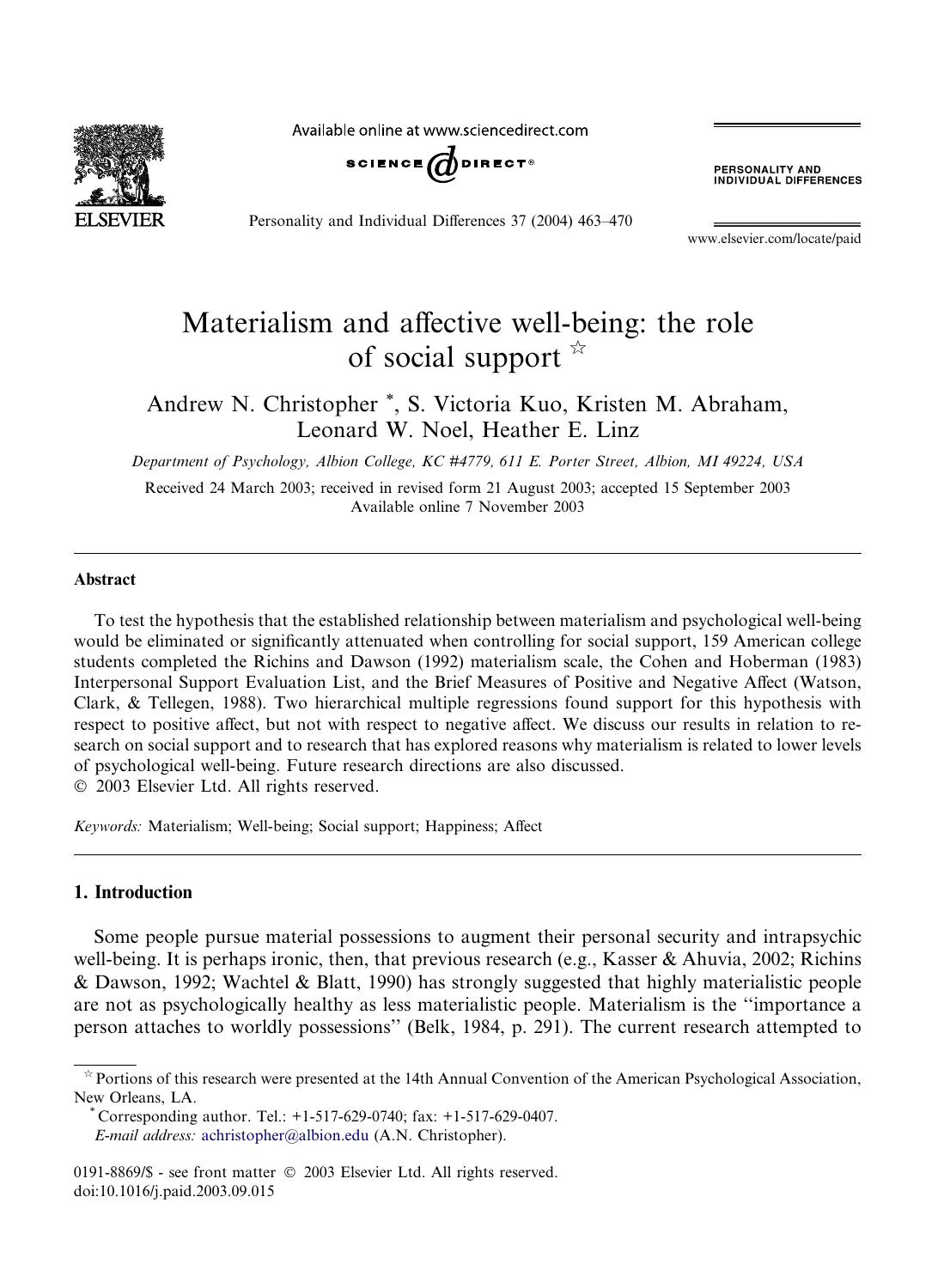further understand why an individual's emphasis on material possessions is related to psychological well-being by examining if this relationship is eliminated or significantly attenuated when controlling for an individual's level of perceived social support.

A plethora of studies has suggested that materialism is inversely related to psychological wellbeing. For example, materialism has been found to correlate inversely with positive affect (e.g., Christopher & Schlenker, in press), happiness (e.g., Kasser & Ahuvia, 2002), self-actualization (e.g., Kasser & Ahuvia, 2002), self-esteem (e.g., Richins & Dawson, 1992), subjective well-being (e.g., LaBarbera & Gürhan, 1997), and life satisfaction (e.g., Ryan & Dziurawiec, 2001). In addition, materialism has been correlated directly with negative affect (e.g., Christopher & Schlenker, in press), anxiety (e.g., Kasser & Ahuvia, 2002), social anxiety (e.g., Schroeder & Dugal, 1995), proportion of time spent unhappy (e.g., Kasser & Ahuvia, 2002), and depression (e.g., Wachtel & Blatt, 1990). Thus, it appears that the link between materialism and psychological wellbeing is highly reliable.

In a program of research, Kasser and Ryan (1993, 1996, 2001) have demonstrated that there are two types of goals for which one can strive, and these goals are associated with different psychological outcomes. Specifically, Kasser and Ryan have demonstrated that intrinsic goals (e.g., striving for affiliation with others) are associated with higher levels of well-being, whereas extrinsic goals (e.g., striving for financial success) are associated with lower levels of well-being. These differential outcomes exist because the latter goals are not satisfying in and of themselves; rather, they lead to other outcomes, such as praise from other people. Kasser (2002) argued that materialistic people, with their focus on possessions, are less psychologically healthy because they lack focus on more intrinsic needs, such as affiliations with other people.

Compared with literature on the relationship between materialism and psychological well-being, empirical research is less extensive on the relationship between materialism and social support. The extant research tends to suggest, however, that materialists will have lower levels of social support than less materialistic individuals. For instance, in the initial validation of their 18 item materialism scale, Richins and Dawson (1992) found that, when asked to rank-order different values, highly materialistic people were less likely to value relationships than less materialistic people. They also found that materialistic individuals were less satisfied with their family lives and friends than were less materialistic individuals. If indeed materialistic people are unsatisfied with their friends and family, perhaps they more so than less materialistic people perceive that such individuals are less supportive (see also Clarke & Micken, 2002).

In two experimental studies, Chang and Arkin (2002) found that people made to doubt themselves or to experience anomie expressed greater materialistic values than people not so influenced. Chang and Arkin concluded that general insecurity may be an antecedent of materialistic values. To the extent that insecurity may arise through a lack of social support, it would seem that there should indeed be a relationship between social support and materialism. For example, Kasser, Ryan, Zax, and Sameroff (1995) found that among adolescents, materialistic values tend to be held by those with less nurturing mothers, thus suggesting the importance of interpersonal variables in relation to materialism. Buttressing the potential importance of interpersonal considerations, Rindfleisch, Burroughs, and Denton (1997) found that ''young adults reared in disrupted families are more materialistic and exhibit higher levels of compulsive consumption than young adults reared in intact families'' (p. 312). McAlexander, Schouten, and Roberts (1993) suggested that material possessions may serve to compensate for the emptiness